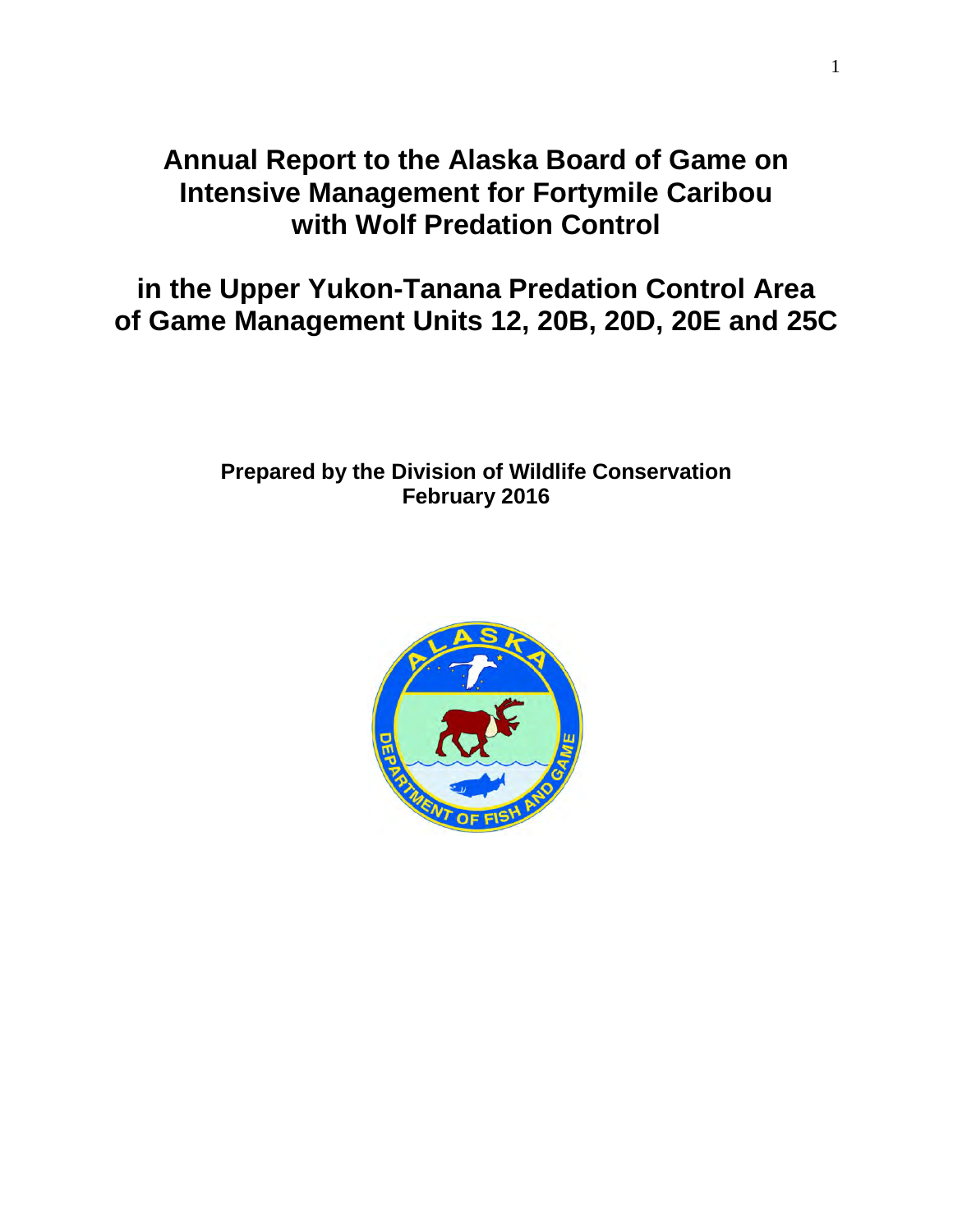- **1) Description of IM Program[1](#page-1-0)**
- **A) This report is an** annual **evaluation for a predation control program authorized by the Alaska Board of Game (Board) under 5 AAC 92.113**
- **B) Month this report was submitted by the Department to the Board:**

**February X** (annual report) August (interim annual update<sup>[2](#page-1-1)</sup>) Year 2016

- **C) Program name**: Upper Yukon-Tanana Predation Control Program (UYTPCP).
- **D) Existing program** has **an associated Operational Plan**
- **E) Game Management Unit(s) fully or partly included in IM program area:** Units 12, 20B, 20D, 20E and 25C.
- **F) IM objectives for** Fortymile caribou herd (FCH): population size 50,000–100,000 and harvest 1,000–15,000.
- **G) Month and year the current predation control program was originally authorized by the Board:** November 2004**. Indicate date(s) if renewed:** March 2009 and February 2014
- **H) Predation control is** currently active **in this IM area**.
- **I) If active, month and year the current predation control program began:** January 2005
- **J) A habitat management program funded by the department or from other sources is currently active in this IM area:** No
- **K)** Size of IM program area (square miles) and geographic description: 18,750 mi<sup>2</sup> in that portion of Unit 12 north of the Alaska Highway; that portion of Unit 20D within the Goodpaster River drainage upstream from and including the South Fork Goodpaster River drainage, and within the Healy River, and the Billy and Sand creek drainages; that portion of Unit 20B within the Salcha River drainage upstream from and including the Goose Creek drainage, and within the Middle Fork of the Chena River drainage; all of Unit 20E; and that portion of Unit 25C within the Birch Creek drainage upstream from the Steese Highway bridge, and within the area draining into the south and west bank of the Yukon River upstream from the community of Circle (Fig. 1). However, predation control activities have not been authorized by the National Park Service on Yukon-Charley Preserve.

<span id="page-1-0"></span><sup>&</sup>lt;sup>1</sup> For purpose and context of this report format, see *Intensive Management Protocol, section on Tools for Program Implementation and Assessment*  $\overline{a}$ 

<span id="page-1-1"></span><sup>&</sup>lt;sup>2</sup> The interim annual update may be limited only to sections that changed substantially since prior annual report [*e.g., only Tables 3 and 6 in areas with a fall ungulate survey and only wolf control*]

Annual Report on Intensive Management for Fortymile Caribou Herd with Wolf Predation Control in Upper Yukon–Tanana Predation Control Area, Alaska Department of Fish & Game, Division of Wildlife Conservation, February 2016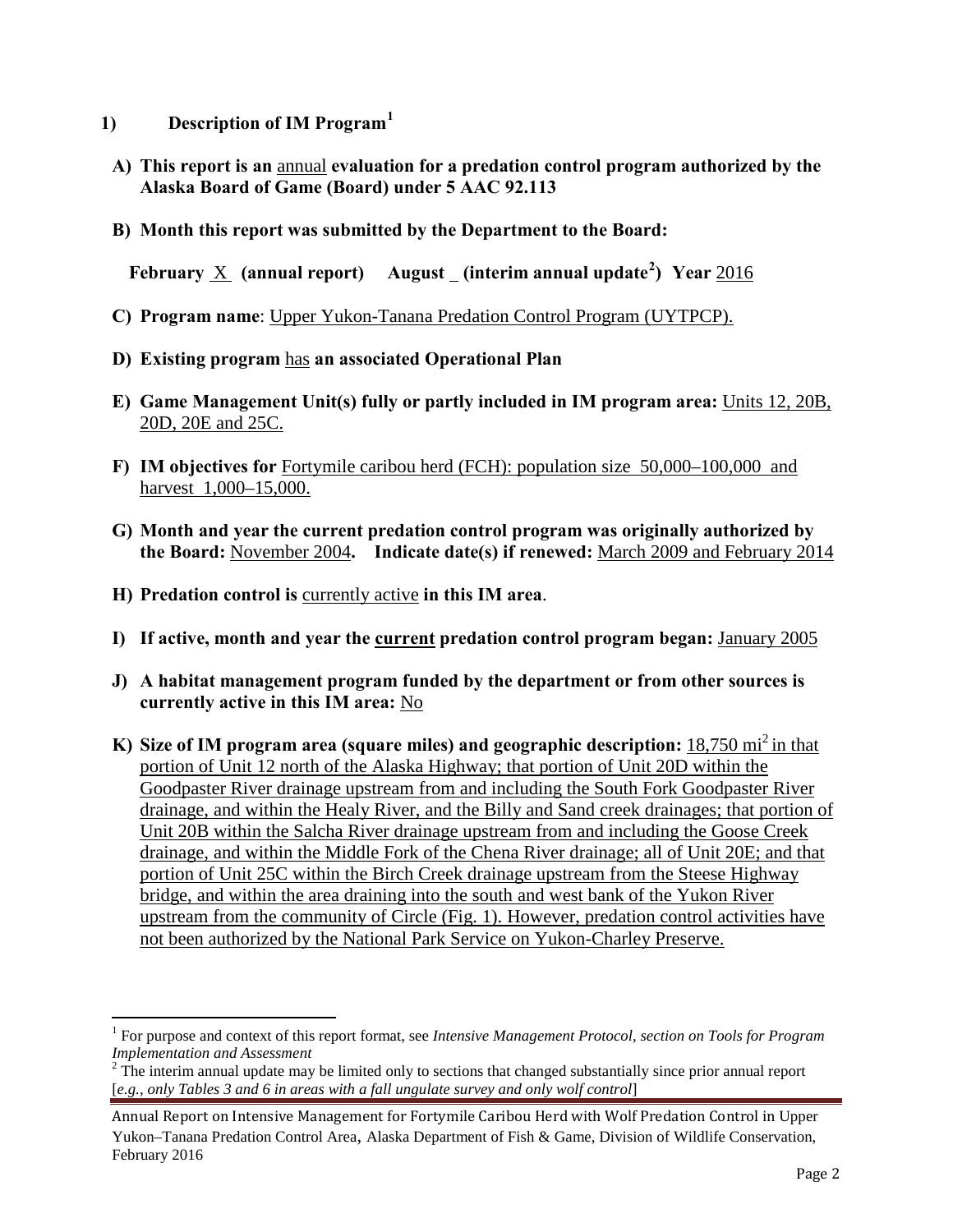

**Figure 1. Upper Yukon–Tanana Predator Control Program Area (18,750 mi<sup>2</sup> )** 

Annual Report on Intensive Management for Fortymile Caribou Herd with Wolf Predation Control in Upper Yukon–Tanana Predation Control Area, Alaska Department of Fish & Game, Division of Wildlife Conservation, February 2016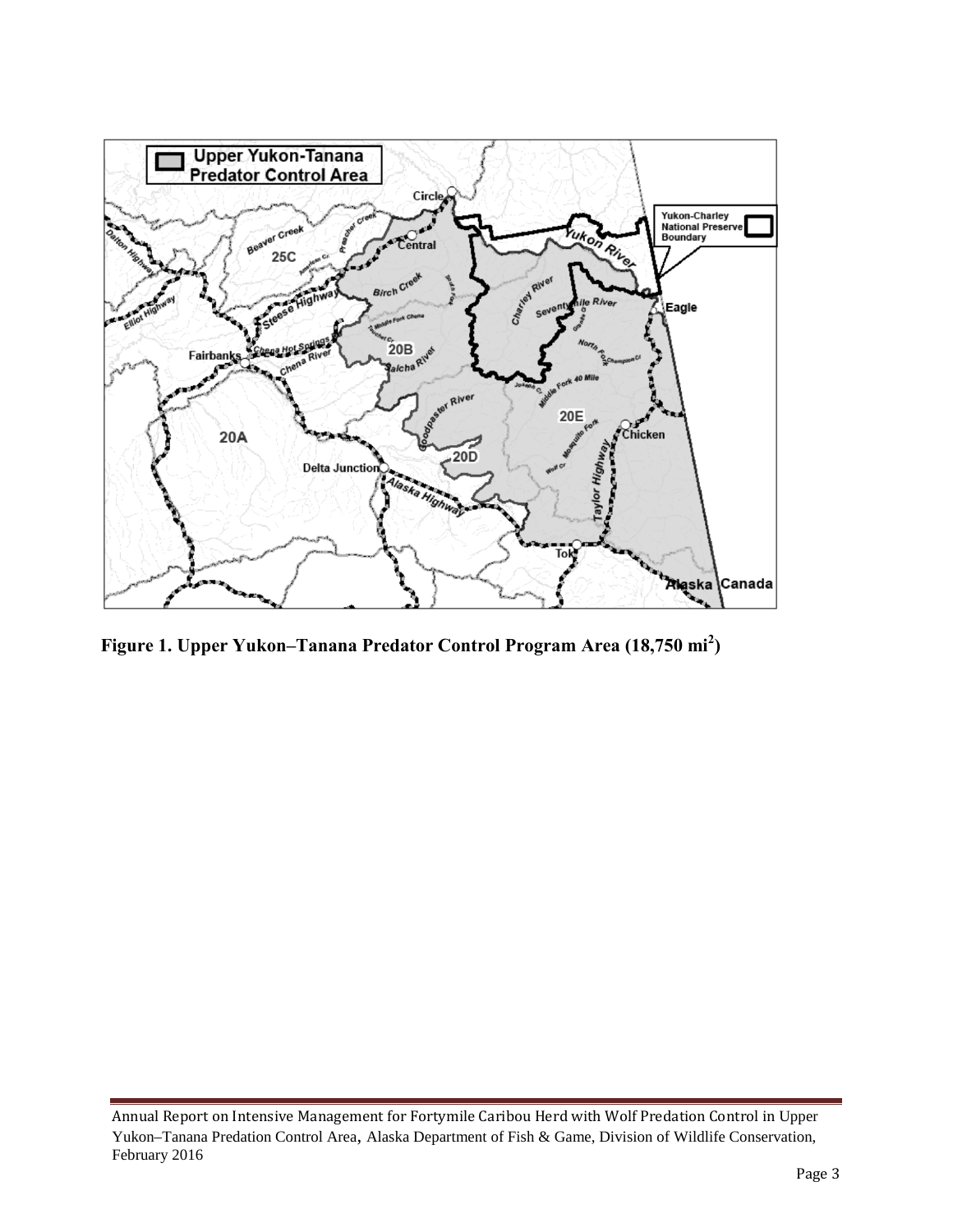**L) Size and geographic description of area for assessing ungulate abundance:** Caribou- $25,217 \text{ mi}^2$  FCH hunt area (Fig. 2).



**Figure 2. Fortymile Caribou Herd Hunt Area in Alaska (25,217 mi<sup>2</sup> ).**

- **M) Size and geographic description of area for ungulate harvest reporting:** Caribou–FCH hunt area,  $25,217 \text{ mi}^2$ .
- **N) Size and geographic description of area for assessing predator abundance:** Upper Yukon–Tanana Predation Control Area (UYTPCA), 18,750 mi<sup>2</sup>.
- **O)** Size and geographic description of predation control area: UYTPCA, 18,750 mi<sup>2</sup>.
- **P) Criteria for evaluating progress toward IM objectives:** Caribou abundance and harvest.
- **Q)** Criteria for success with this program: FCH population  $= 50,000-100,000$  and harvest  $=$ 1,000–15,000 caribou.
- **2) Prey data**

**Date(s) and method of most recent abundance assessment for:** Caribou – June 2010 photocensus (Table 1).

Annual Report on Intensive Management for Fortymile Caribou Herd with Wolf Predation Control in Upper Yukon–Tanana Predation Control Area, Alaska Department of Fish & Game, Division of Wildlife Conservation, February 2016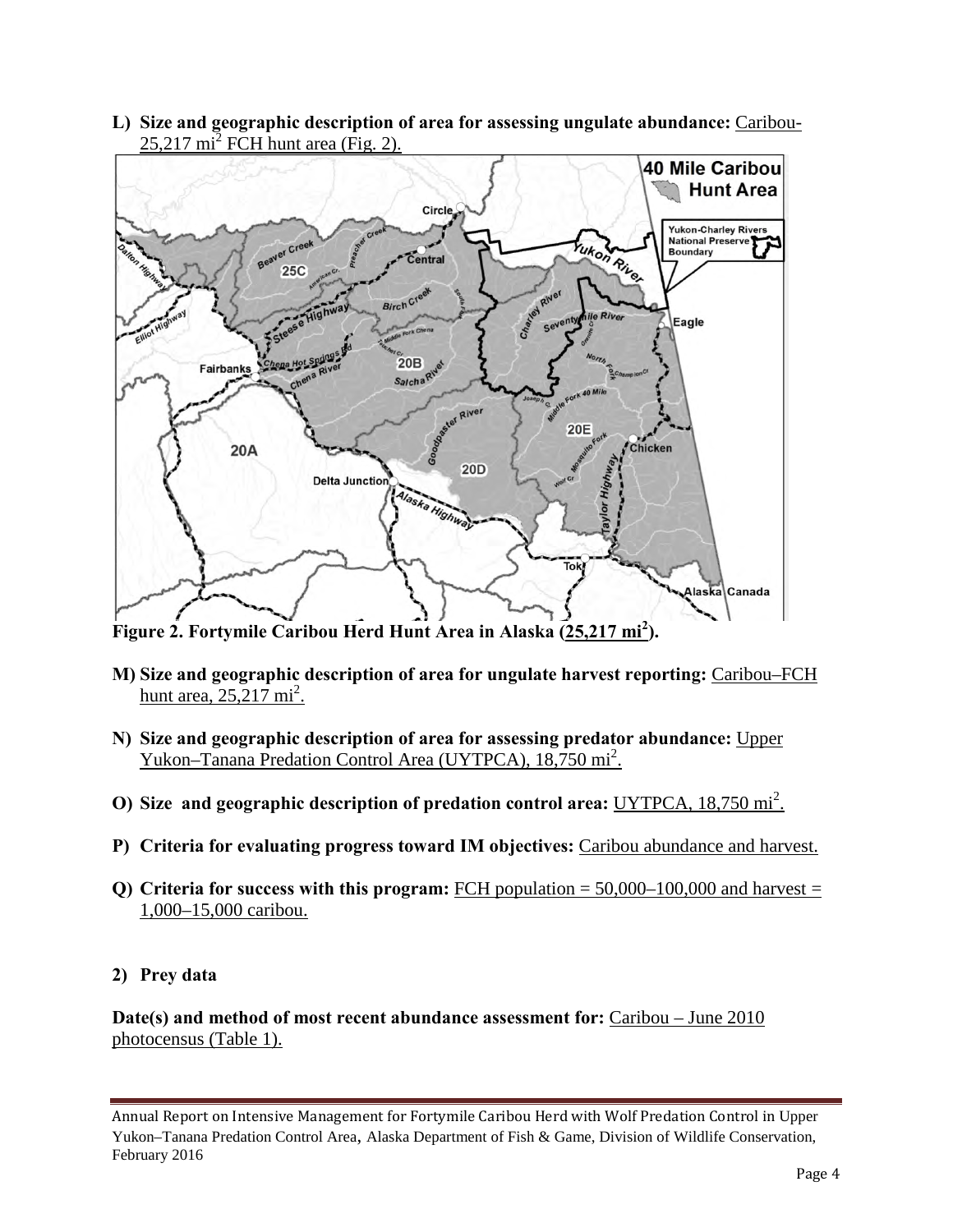**Compared to IM area, was a similar trend and magnitude of difference in abundance observed in nearby non-treatment area(s) since program inception:** Non-treatment area not established.

**Date(s) of most recent age and sex composition survey for:** Caribou – October 2015 composition survey (Table 1).

**Compared to IM area, was a similar composition trend and magnitude of difference in composition observed in nearby non-treatment area(s) since program inception:** Nontreatment area not established.

**Table 1**. **Fortymile Caribou Herd (FCH) abundance, age and sex composition in FCH hunt area since the herd was added to the control program in year 3. Regulatory year is 1 July through 30 June (e.g., RY04 = 1 July 2004 through 30 June 2005).**

| <b>Regulatory</b> |      |                  | <b>Composition (number per 100 cows)</b> |              |                |  |  |
|-------------------|------|------------------|------------------------------------------|--------------|----------------|--|--|
| <b>Period</b>     | vear | Abundance        | <b>Calves</b>                            | <b>Bulls</b> | Total <i>n</i> |  |  |
| Year 1            | 2004 | --               | --                                       | --           |                |  |  |
| Year 2            | 2005 |                  |                                          |              |                |  |  |
| Year 3            | 2006 | $43,837^{\rm a}$ | 34                                       | 43           | 4,995          |  |  |
| Year 4            | 2007 | $44,673^{\circ}$ | 37                                       | 36           | 5,228          |  |  |
| Year 5            | 2008 | $46,510^{b}$     | 33                                       | 37           | 4,119          |  |  |
| Year 6            | 2009 | $51,675^b$       | 34                                       | 59           | 4,503          |  |  |
| Year 7            | 2010 |                  | 32                                       | 43           | 7,169          |  |  |
| Year 8            | 2011 |                  | 25                                       | 42           | 3,949          |  |  |
| Year 9            | 2012 |                  | 22                                       | 40           | 4,832          |  |  |
| Year 10           | 2013 |                  | 28                                       | 38           | 3,921          |  |  |
| Year 11           | 2014 |                  | 25                                       | 34           | 4,794          |  |  |
| Year 12           | 2015 |                  | 28                                       | 46           | 5,663          |  |  |

 $\alpha$ <sup>a</sup> Modeled population estimate.

<sup>b</sup> Minimum population estimate from photocensus.

**Describe trend in abundance or composition:** 2–4% annual rate of increase during RY06– RY09, based on modeling and photocensus results.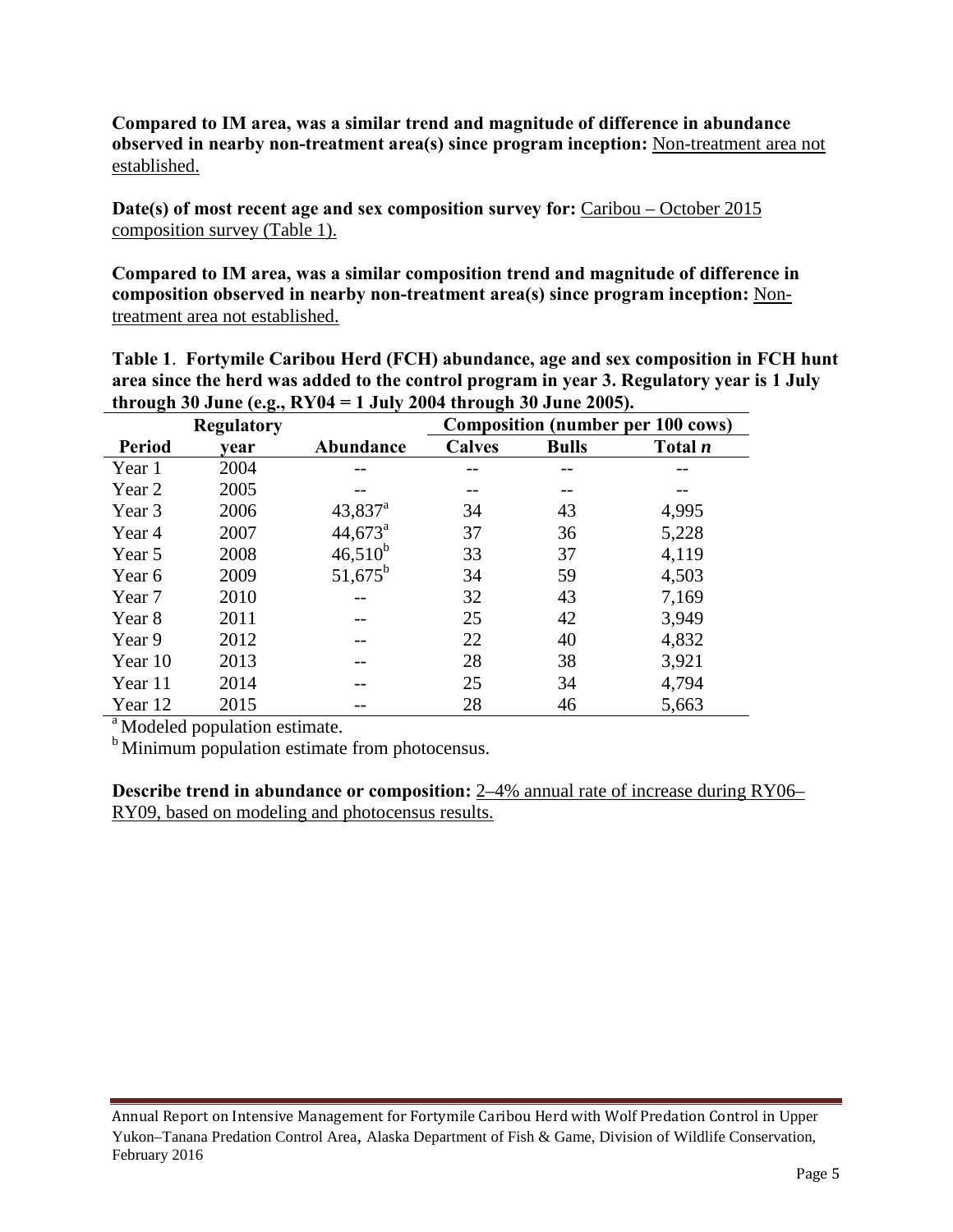|                                                 |            |        |     | Reported on registration |              |                  |          |                |              |              |
|-------------------------------------------------|------------|--------|-----|--------------------------|--------------|------------------|----------|----------------|--------------|--------------|
|                                                 |            | permit |     |                          | general      | <b>Estimated</b> |          |                |              |              |
|                                                 | Regulatory |        |     |                          |              | harvest          | $Un-$    |                | Yukon        |              |
| Period                                          | vear       | М      | F   | Unk                      | <b>Total</b> | report           | reported | <b>Illegal</b> | harvest      | <b>Total</b> |
| Year 1                                          | 2004       | 592    | 243 | 11                       | 846          | 12               |          |                | 0            | 868          |
| Year 2                                          | 2005       | 557    | 182 | 2                        | 741          | 4                | 5        | 5              | 0            | 755          |
| Year 3                                          | 2006       | 601    | 247 | $\overline{4}$           | 852          | 12               |          |                | 0            | 874          |
| Year 4                                          | 2007       | 746    | 262 | 4                        | 1.012        | 20               |          | 5              | $\mathbf{0}$ | 1,042        |
| Year 5                                          | 2008       | 681    | 217 | $\overline{0}$           | 898          | 9                |          | 5              | 0            | 917          |
| Year 6                                          | 2009       | 881    | 192 | 10                       | 1,083        | 11               |          |                | $\theta$     | 1,104        |
| Year 7                                          | 2010       | 630    | 89  | 6                        | 725          | 4                |          | 5              | 15           | 764          |
| Year 8                                          | 2011       | 935    | 125 | 6                        | 1,066        | 18               |          | 5              | 15           | 1,119        |
| Year 9                                          | 2012       | 1,081  | 190 | 26                       | 1,297        | 9                |          | 5              | 15           | 1,341        |
| Year 10                                         | 2013       | 1,152  | 14  | 20                       | 1,186        | $65^{\circ}$     |          |                | 60           | 1,321        |
| Year 11                                         | 2014       | 684    | 278 | 12                       | 974          | 30 <sup>b</sup>  |          | 5              | 15           | 1,039        |
| Year 12                                         | 2015       | 793    | 236 | 14                       | 1,043        | 17 <sup>c</sup>  | 5        | 5              | 30           | 1,100        |
| <sup>a</sup> Includes 65 harvested in Unit 25B. |            |        |     |                          |              |                  |          |                |              |              |

**Table 2**. **Fortymile Caribou Herd (FCH) harvest in FCH hunt area since the herd was added to the control program in year 3 to year 12. A regulatory year is 1 July through 30 June (e.g., RY04 = 1 July 2004 through 30 June 2005).** 

 $<sup>b</sup>$  Includes 20 harvested under Fortymile Youth Permit Hunt DC851 in early August.</sup>

 $\textdegree$  Includes 14 harvested under Fortymile Youth Permit Hunts YC831 and YC833 in early-August.

**Describe trend in harvest:** Harvest controlled by fixed annual harvest quota. Annual quota was 850 during RY06–RY09, 795 in RY10, and 1,000 during RY11–RY15.

**Describe any other harvest related trend if appropriate:** None.

#### **3) Predator data**

**Date(s) and method of most recent spring abundance assessment for wolves:** May 2015 modeled estimate.

**Date(s) and method of most recent fall abundance assessment for wolves:** October 2015 – ADF&G Pred–Prey model which uses the relationship between spring wolf, moose and caribou population sizes to predict a likely growth rate for the wolf population from spring to fall. Mathematical equations which define model functions were taken from published predator–prey studies.

#### **Other research or evidence of trend or abundance status in wolves:** None.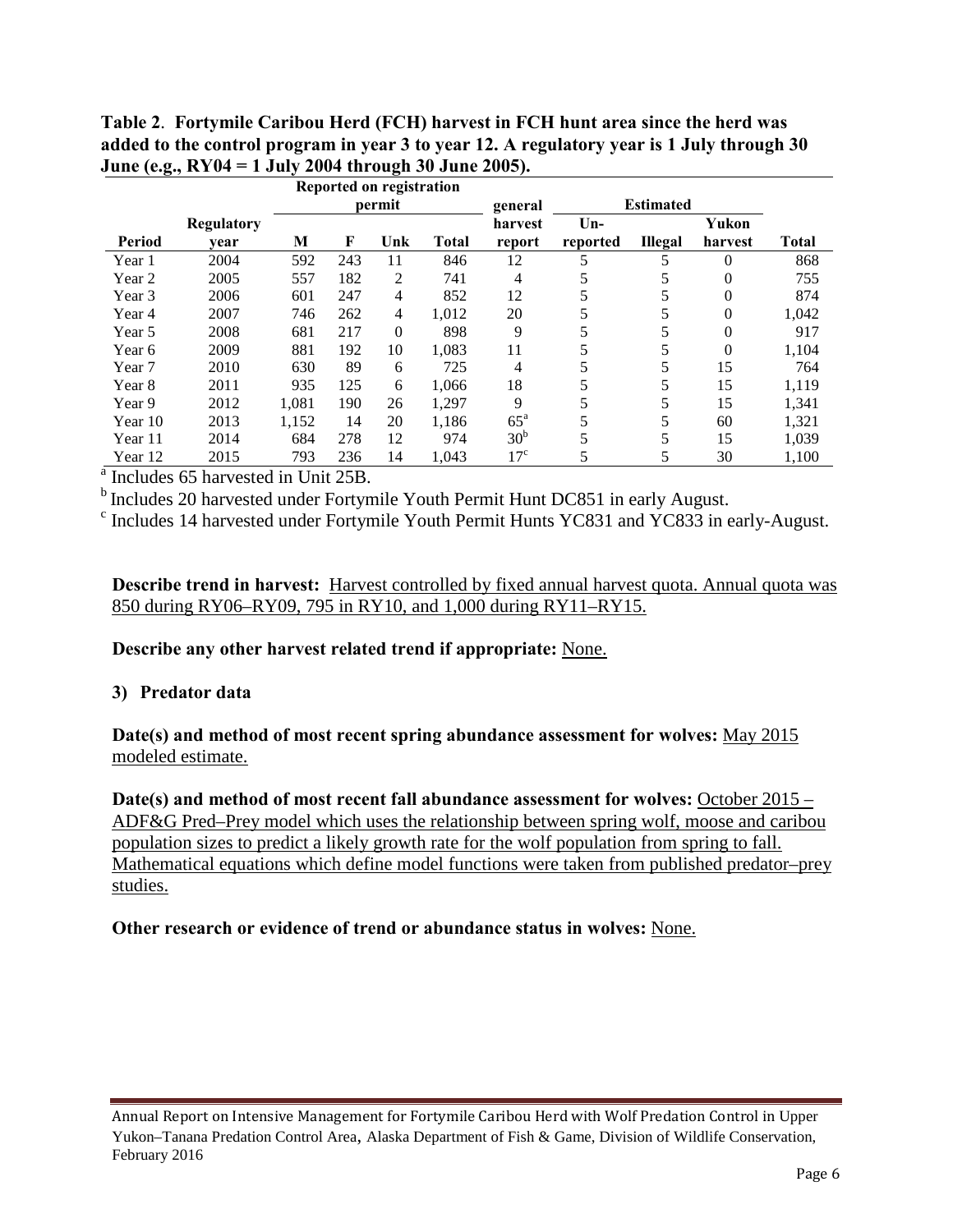**Table 3. Wolf abundance and removal in the Upper Yukon-Tanana Predation Control Area since program implementation in year 1 to year 12. Removal objective is 60–80% of pre-control fall abundance in year 1 of wolf predation control program, so estimated or confirmed number remaining by 1 May each regulatory year in the PCA must be at least 88. Regulatory year is 1 July through 30 June (e.g., RY04 = 1 July 2004 through 30 June 2005).** 

|         | <b>Regulatory</b> | Fall<br>abundance                      | <b>Harvest</b><br>removal |              | Dept.<br>control | <b>Public</b><br>control | <b>Total</b>      | <b>Spring</b><br>abundance      |
|---------|-------------------|----------------------------------------|---------------------------|--------------|------------------|--------------------------|-------------------|---------------------------------|
| Period  | year              | (range)                                | Trap                      | Hunt         | removal          | removal                  | removal           | $\left(\text{range}\right)^{a}$ |
| Year 1  | 2004              | $380^{bc}$<br>$(350 - 410)$            | 52                        | 23           | N/A              | 60                       | 135               | 245<br>$(215 - 275)$            |
| Year 2  | 2005              | $335^{\circ}$<br>$(300 - 370)$         | 58                        | 10           | N/A              | 17                       | 85                | 250<br>$(215 - 285)$            |
| Year 3  | 2006              | $362^{\circ}$<br>$(300 - 425)$         | 73                        | $\tau$       | N/A              | 23                       | 103               | 259<br>$(197 - 322)$            |
| Year 4  | 2007              | $382^{\circ}$<br>$(366 - 398)$         | 57                        | 14           | N/A              | 27                       | 98                | 284<br>$(268 - 300)$            |
| Year 5  | 2008              | $372$ <sup><math>\text{J}</math></sup> | 82                        | 11           | 84               | 49                       | 226               | 146                             |
| Year 6  | 2009              | $235^{\circ}$                          | 31                        | 4            | 15               | 10                       | 60                | 175                             |
| Year 7  | 2010              | $274^{\circ}$<br>$(262 - 285)$         | 26                        | 11           | $\overline{0}$   | 25                       | 62                | 212<br>$(200 - 223)$            |
| Year 8  | 2011              | $329^{\circ}$<br>$(315 - 342)$         | 62                        | 17           | 56               | 8                        | 145               | 184<br>$(170 - 197)$            |
| Year 9  | 2012              | $386^{\circ}$<br>$(368 - 403)$         | 41                        | 12           | 40               | 78                       | 171               | 215<br>$(197 - 232)$            |
| Year 10 | 2013              | $356^{\circ}$<br>$(338 - 373)$         | 44                        | 10           | 31               | 31                       | 116               | 240<br>$(222 - 257)$            |
| Year 11 | 2014              | $374^{\circ}$<br>$(357 - 393)$         | 38                        | 10           | 33               | 24                       | 105               | 269<br>$(252 - 288)$            |
| Year 12 | 2015              | $408^\circ$<br>$(390 - 426)$           | 6 <sup>f</sup>            | $12^{\rm f}$ | 0 <sup>f</sup>   | $26^{\rm f}$             | $44^{\mathrm{f}}$ | N/A                             |

<sup>a</sup> Fall estimate minus all know wolf kills.

 $\rm ^b$  Pre-control population estimate.  $\rm ^c$  Fall modeled estimate.

d Revised fall modeled estimate using results from a March 2009 reconnaissance survey and RY08 removal data. The original fall modeled estimate was  $393-431$ .<br><sup>e</sup> Revised fall modeled estimate using results from a March 2010 reconnaissance survey and RY09 removal data.

The original fall modeled estimate was  $262-299$ .

Preliminary data.

## **4) Habitat data and nutritional condition of prey species where active habitat enhancement is occurring or was recommended in the Operational Plan, describe progress toward objectives:** No enhancement recommended by the Operational Plan and no active habitat enhancement conducted.

Annual Report on Intensive Management for Fortymile Caribou Herd with Wolf Predation Control in Upper Yukon–Tanana Predation Control Area, Alaska Department of Fish & Game, Division of Wildlife Conservation, February 2016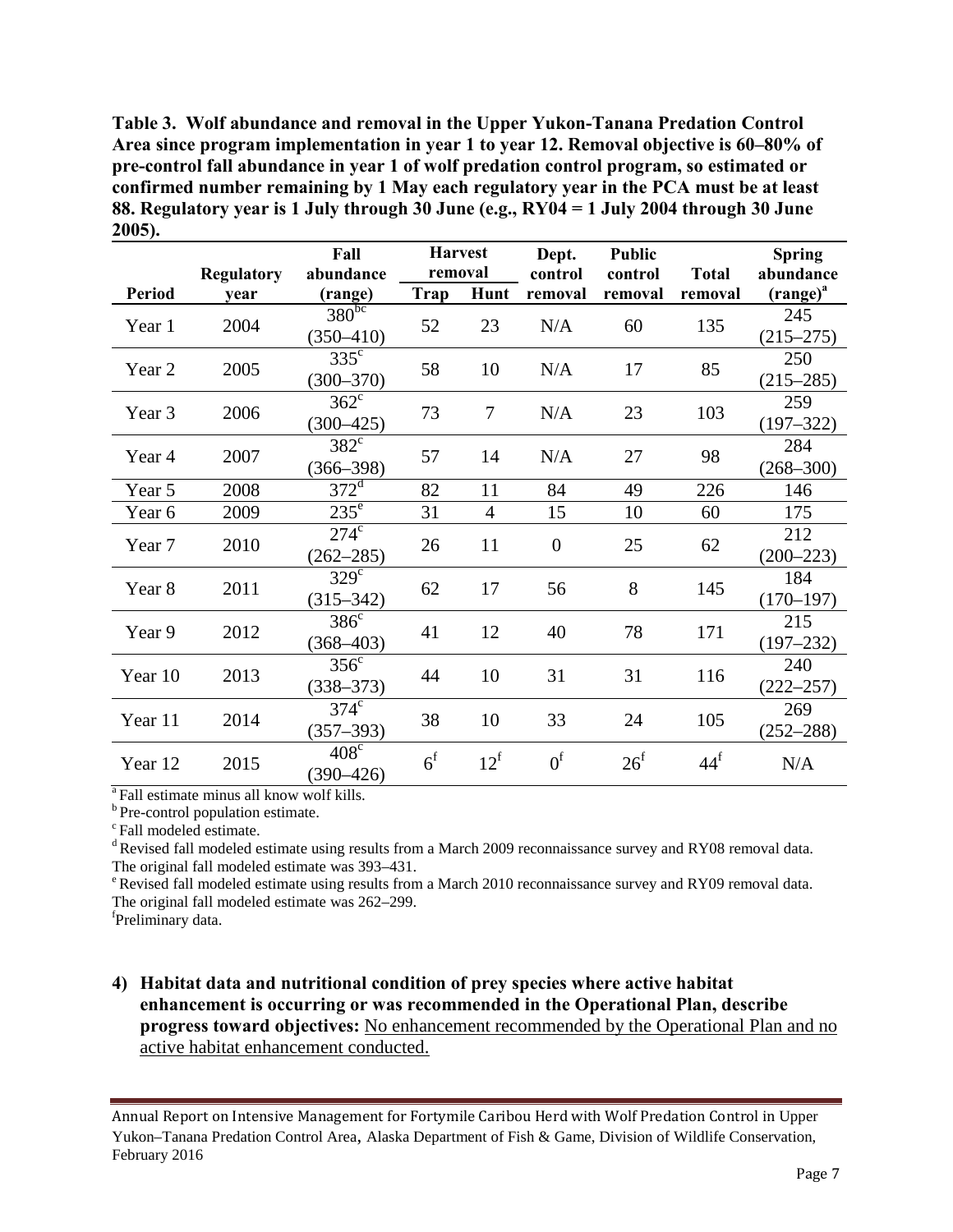**Table 4**. **Nutritional indicators for Fortymile Caribou Herd (FCH) in FCH hunt area since the herd was added to the control program in year 3 to year 12. A regulatory year is 1 July through 30 June (e.g., RY04 = 1 July 2004 through 30 June 2005).**

|                   | <b>Regulatory</b> | <b>Spring Birthrates</b><br>(% of cows $\geq 36$ )<br>months old that |
|-------------------|-------------------|-----------------------------------------------------------------------|
| <b>Period</b>     | Year              | gave birth)                                                           |
| Year 1            | 2004              |                                                                       |
| Year 2            | 2005              |                                                                       |
| Year 3            | 2006              | 89                                                                    |
| Year 4            | 2007              | 90                                                                    |
| Year 5            | 2008              | 70                                                                    |
| Year 6            | 2009              | 70                                                                    |
| Year <sub>7</sub> | 2010              | 86                                                                    |
| Year 8            | 2011              | 82                                                                    |
| Year 9            | 2012              | 88                                                                    |
| Year 10           | 2013              | 63                                                                    |
| Year 11           | 2014              | 85                                                                    |
| Year 12           | 2015              | 85                                                                    |

#### **5) Costs specific to implementing Intensive Management**

**Table 8**. **Cost (\$1000 = 1.0) of agency salary based on estimate of proportional time of field level staff and cost of operations for intensive management activities (e.g., predator control or habitat enhancement beyond normal Survey and Inventory work) performed by personnel in the Department or work by other state agencies (e.g., Division of Forestry) or contractors in Upper Yukon–Tanana Predator Control Area during year 7 to year 11. Fiscal year (FY) is also 1 July to 30 June but the year is one greater than the comparable Regulatory Year (e.g, FY 2011 is 1 July 2010 to 30 June 2011).** 

|               |        |                      | <b>Predation</b> |      |                            |                 |                   |
|---------------|--------|----------------------|------------------|------|----------------------------|-----------------|-------------------|
|               | Fiscal | control <sup>a</sup> |                  |      | <b>Other IM activities</b> | <b>Total IM</b> | Research          |
| <b>Period</b> | Year   | Time <sup>b</sup>    | $\text{Cost}^c$  | Time | Cost                       | cost            | cost <sup>a</sup> |
| Year 7        | 2011   | 0.4                  | 3.5              | 12.7 | 166.4                      | 169.9           | 67.1              |
| Year 8        | 2012   | 3.9                  | 242.5            | 12.0 | 154.0                      | 396.5           | 80.3              |
| Year 9        | 2013   | 2.3                  | 136.1            | 11.8 | 150.0                      | 286.1           | 12.0              |
| Year 10       | 2014   | .6                   | 96.0             | 16.3 | 207.4                      | 303.4           | 98.0              |

<sup>a</sup>State or private funds only.

 $b$ Person-months (22 days per month)

Salary plus operations

<sup>d</sup>Separate from implementing IM program but beneficial for understanding the ecological or human response to management treatment (scientific approach that is not unique to IM).

Annual Report on Intensive Management for Fortymile Caribou Herd with Wolf Predation Control in Upper Yukon–Tanana Predation Control Area, Alaska Department of Fish & Game, Division of Wildlife Conservation, February 2016